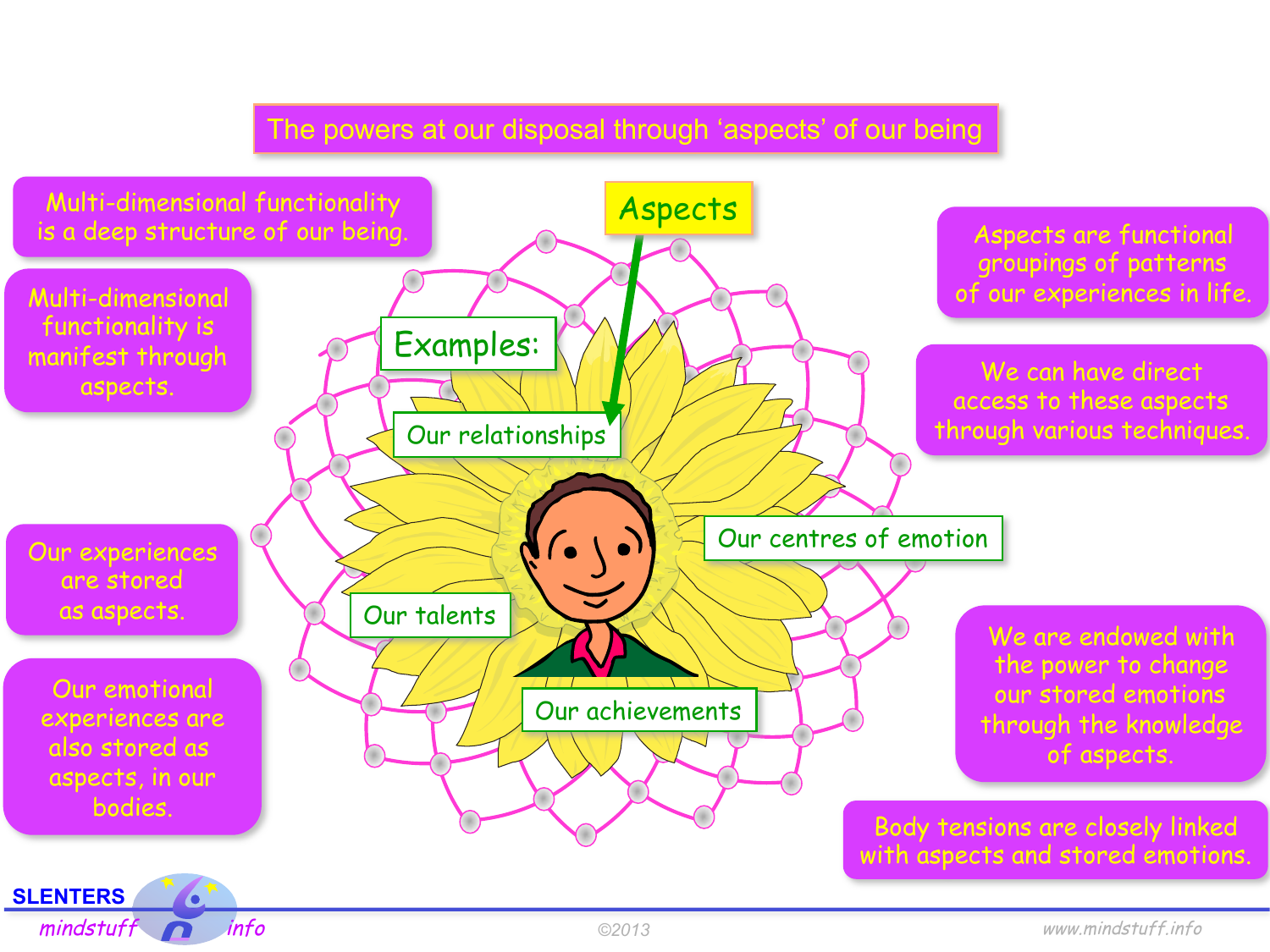

For each relationship of choice

**SLENTERS**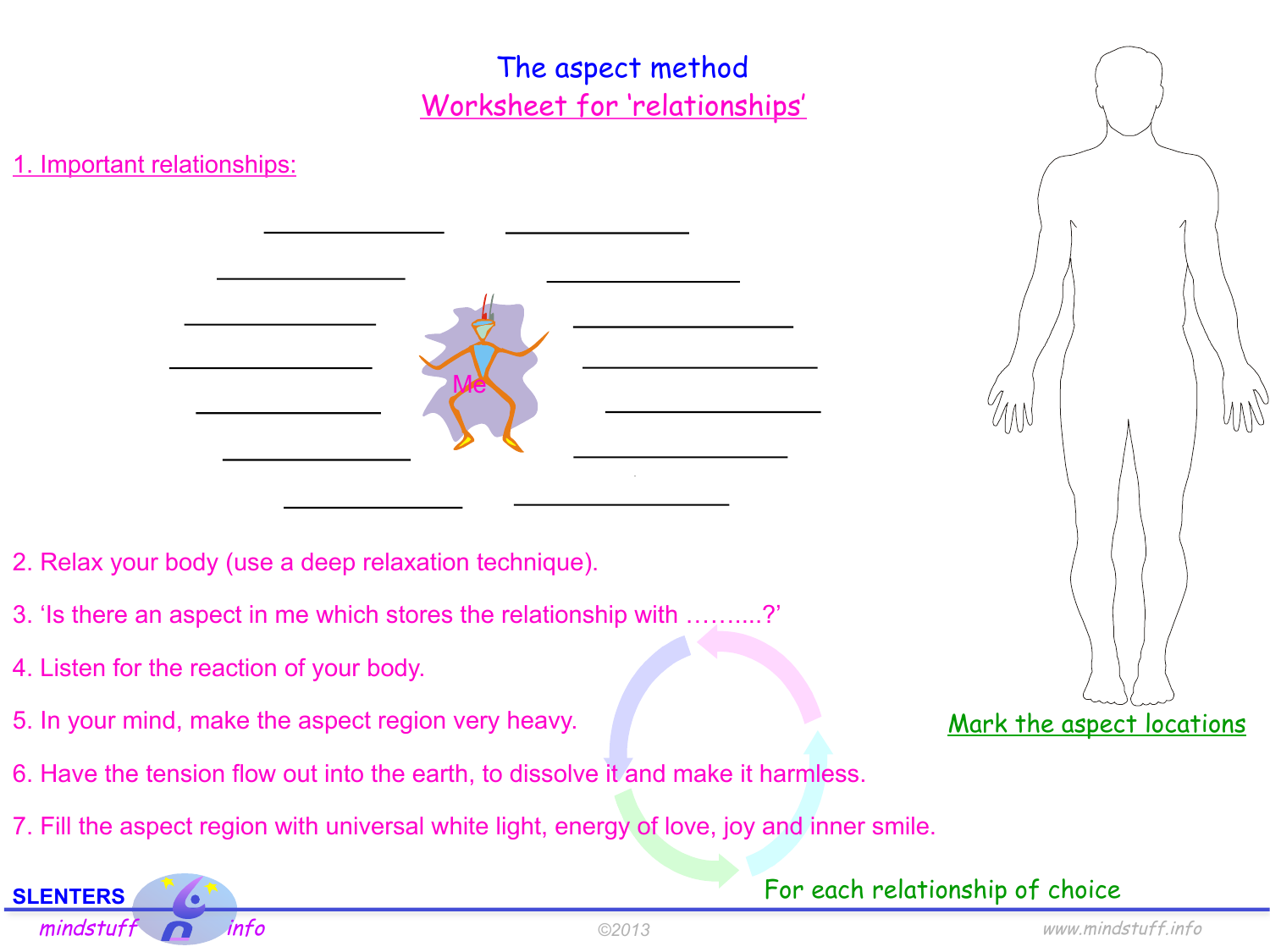

You have now instant access to these resources through the use of the created anchor.

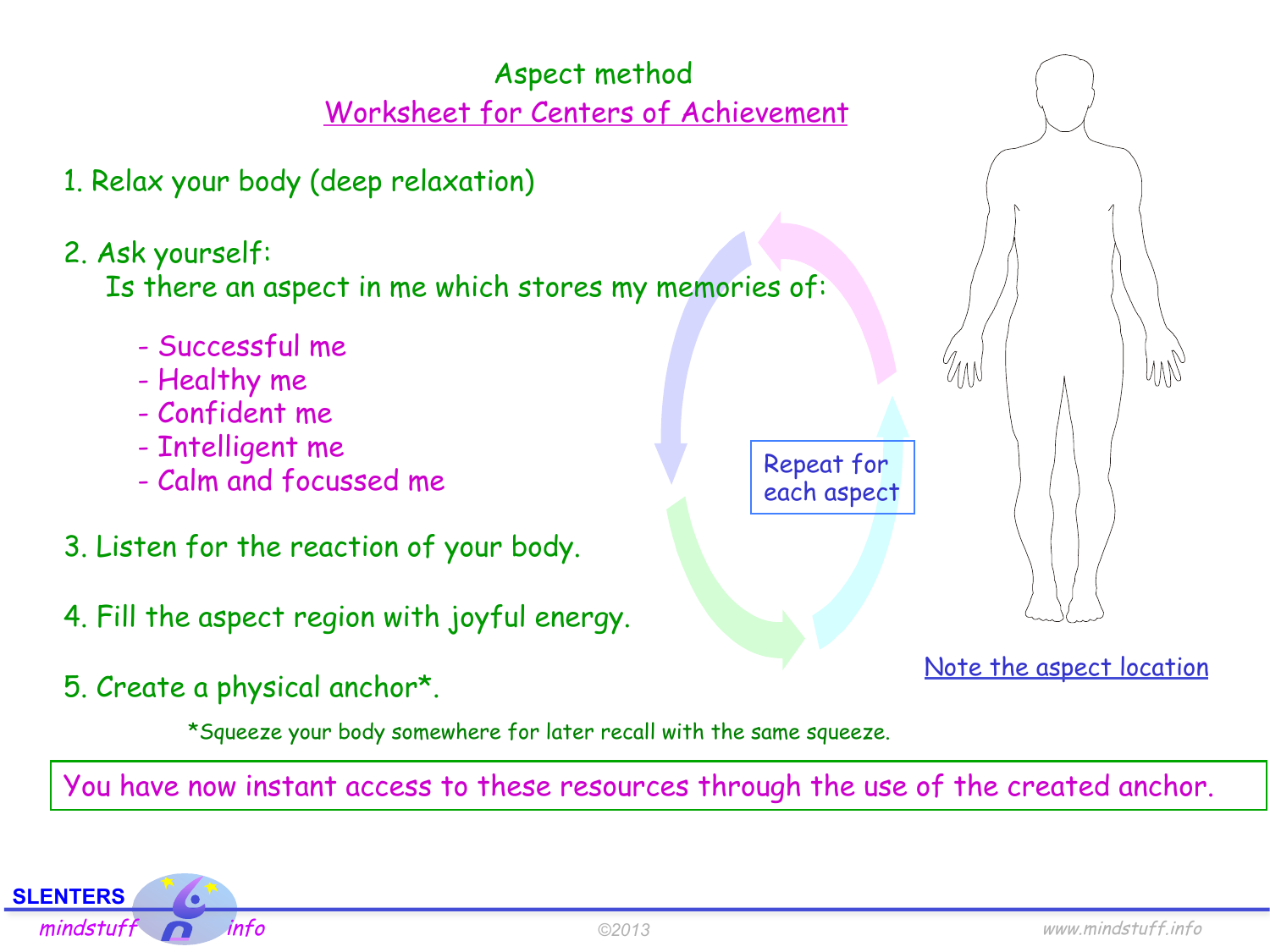## The aspect method Worksheet for 'talents/abilities'



**SLENTERS**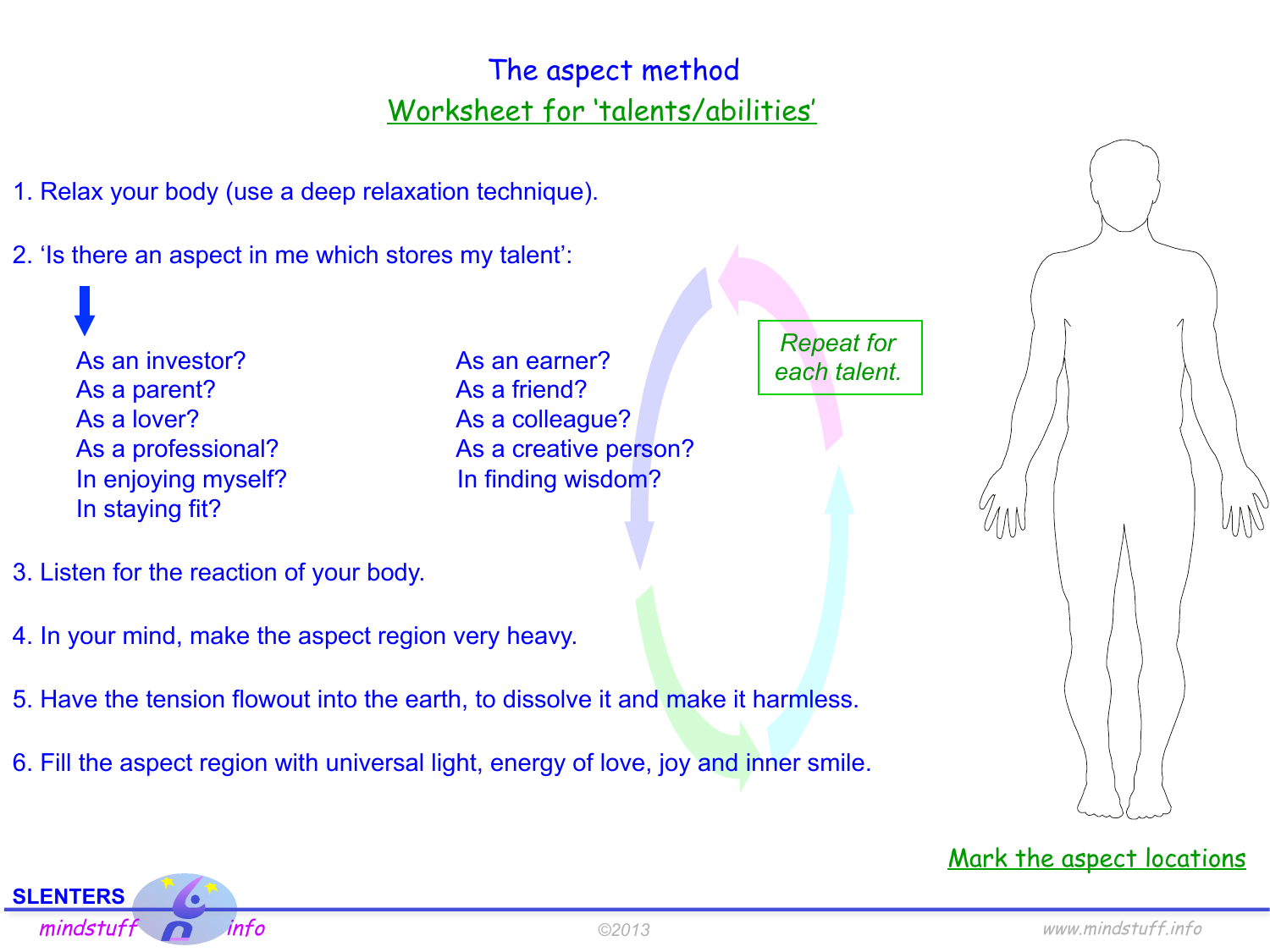

- 5. Have the tension flow out into the earth, to dissolve it and make it harmless.
- 6. Fill the aspect region with warmth of the inner smile.

**SLENTERS** 

*\* Be careful here, we need some healthy fear.*